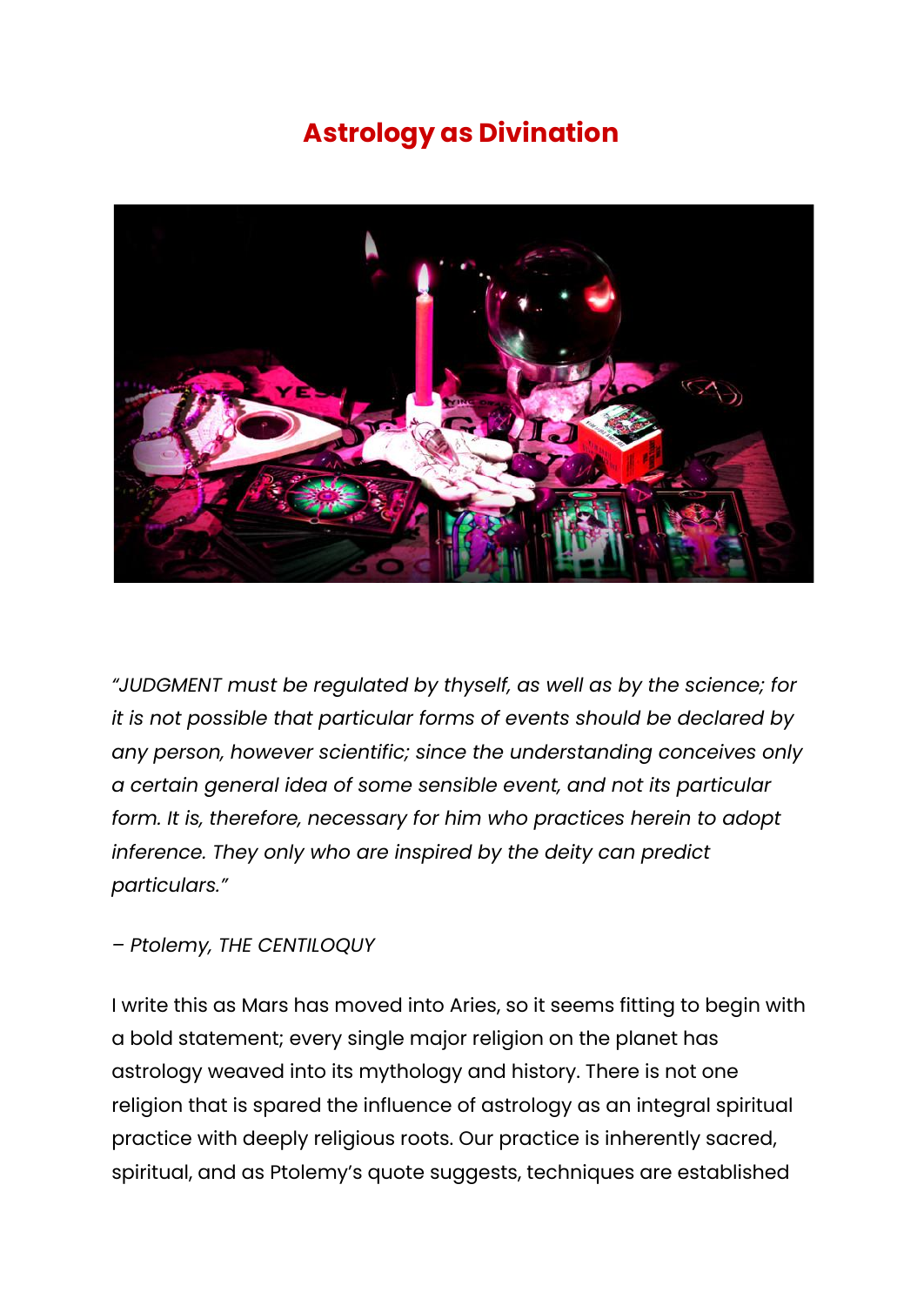and imperative, but mean nothing without inspiration if we are to make a precise and relevant interpretation.

Inside every astrologer beats the heart of a person who trusts himself or herself, trusts their inner authority, and believes in their right to cultivate a personal relationship with the divine. No matter how unconscious this drive may be, it is this inner drive to experience a personal connection with sacred energy that allows astrologers the confidence required to practice their chosen ritual.

This inner trust in our intuition is what defines the difference between an interpretation of the chart that is speculative versus realized. A speculative reading occurs when we understand the symbol and give a literal reading of it and all the possibilities involved. This is the scientific, rational, intellectual approach to astrology, where an aspect is recognized and then the textbook interpretation provided. A speculative reading calls for a technical understanding of the craft, and then goes about interpretation in a procedural manner. As Ptolemy, the Godfather of western astrology, states in the quote above, this "conceives only a certain general idea of some sensible event".

A realized interpretation is very different. It is an experience. When an interpretation is realized, we understand the mechanical applications in order to use it as a symbol. Through the symbol, we are able to give life to features that are evident in a chart. Speculative readings are always one-off situations, so that the same aspect seen in different charts is not going to mean the exact same thing.

It is in realized mode that the birth chart is not seen as something that has a scientific basis, for it does not. Astrology is recognized as a form of divination, a method used to allow the diviner to "divine oneself", to access energy and wisdom that is not available through our usual patterns of thought. When a reading is realized, through the interpretive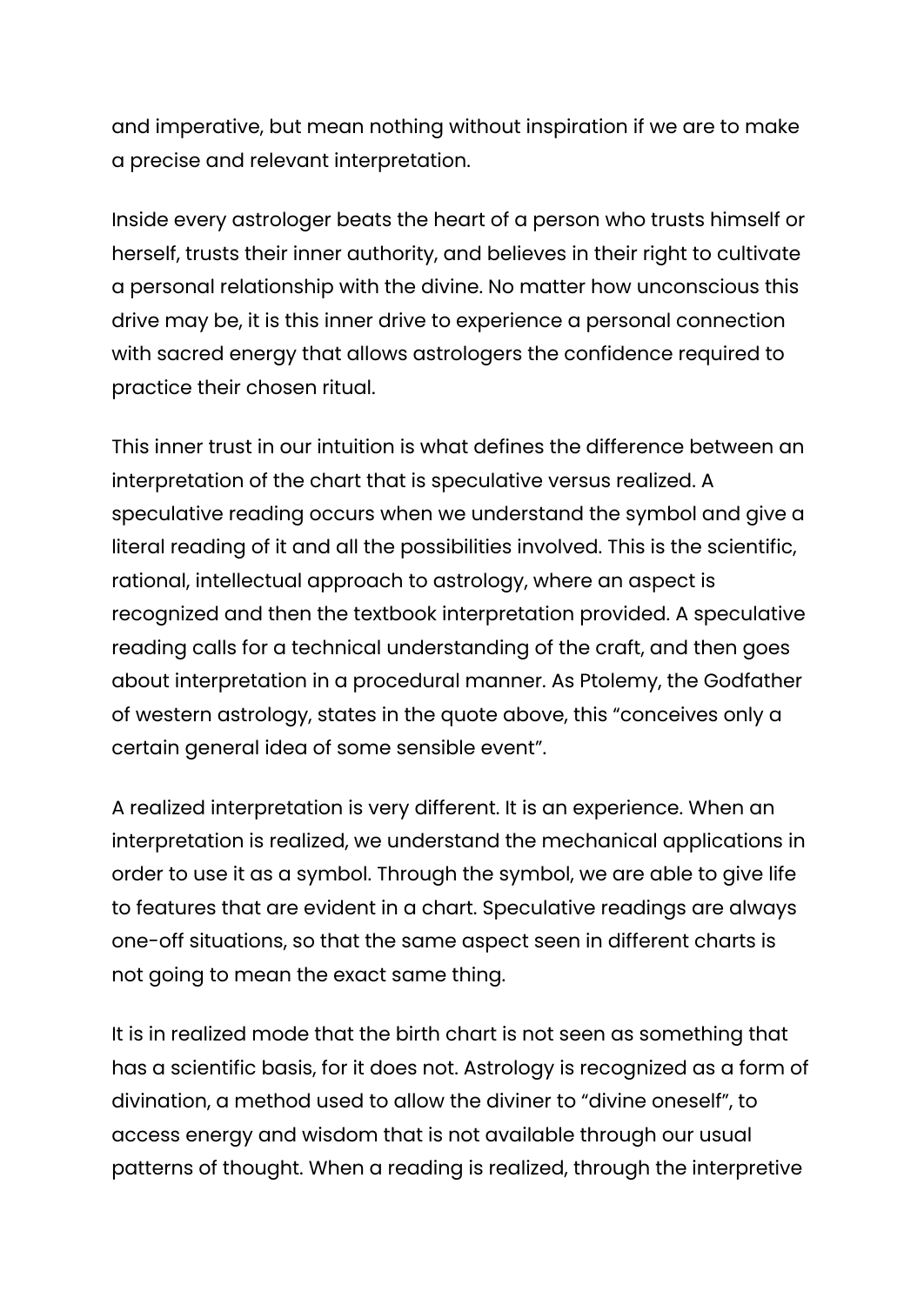technique a symbol is seen, and through the symbol we find its' meaning in a way that connects to the person, place, or event represented in the chart.

The most significant aspect in a realized interpretation is to acknowledge and practice through symbolic vision. This is a vision that is intuitive and makes use of our sixth sense. This is also what Ptolemy indicates when he calls on astrologers to allow themselves to be "inspired by the deity". Though we begin with speculating, as we hit on accuracy, we can enter what I call a "flow". It is in this space that the speculations we make are accurate and deeply relevant, because we are in line with a divine aspect to our being. In his book "The Moment of Astrology", Geoffrey Cornelius has described this as a "bodily sense, indescribable to one who does not experience it". We may feel tingles or our hair rise. We may feel our heart beat faster or slower. Either way we are in the zone of a realized reading.

As a quick example, we can take the Sun in the natal chart. I have heard and read the Sun described as our core, our center point, the place we find our self, where we shine, find illumination, our rationality, intellect, prophesy point, higher self, Christ principal, ego, identity, consciousness, and our father. All these interpretations are influenced by different schools of astrology and are valid in their own right. However, some of these interpretations do conflict. All these attributes cannot be allocated to the Sun all of the time. Additionally, while there are many astrologers who are faithful to a single system, my informal observation is that most are not. Like other modern New-Age spiritual practices, there is a "cafeteria" element to our practice. Part of the fun of being an astrologer is that there is always more to learn. We are in some way always a student. There are never-ending interpretations and techniques to explore, apply, test, and consider.